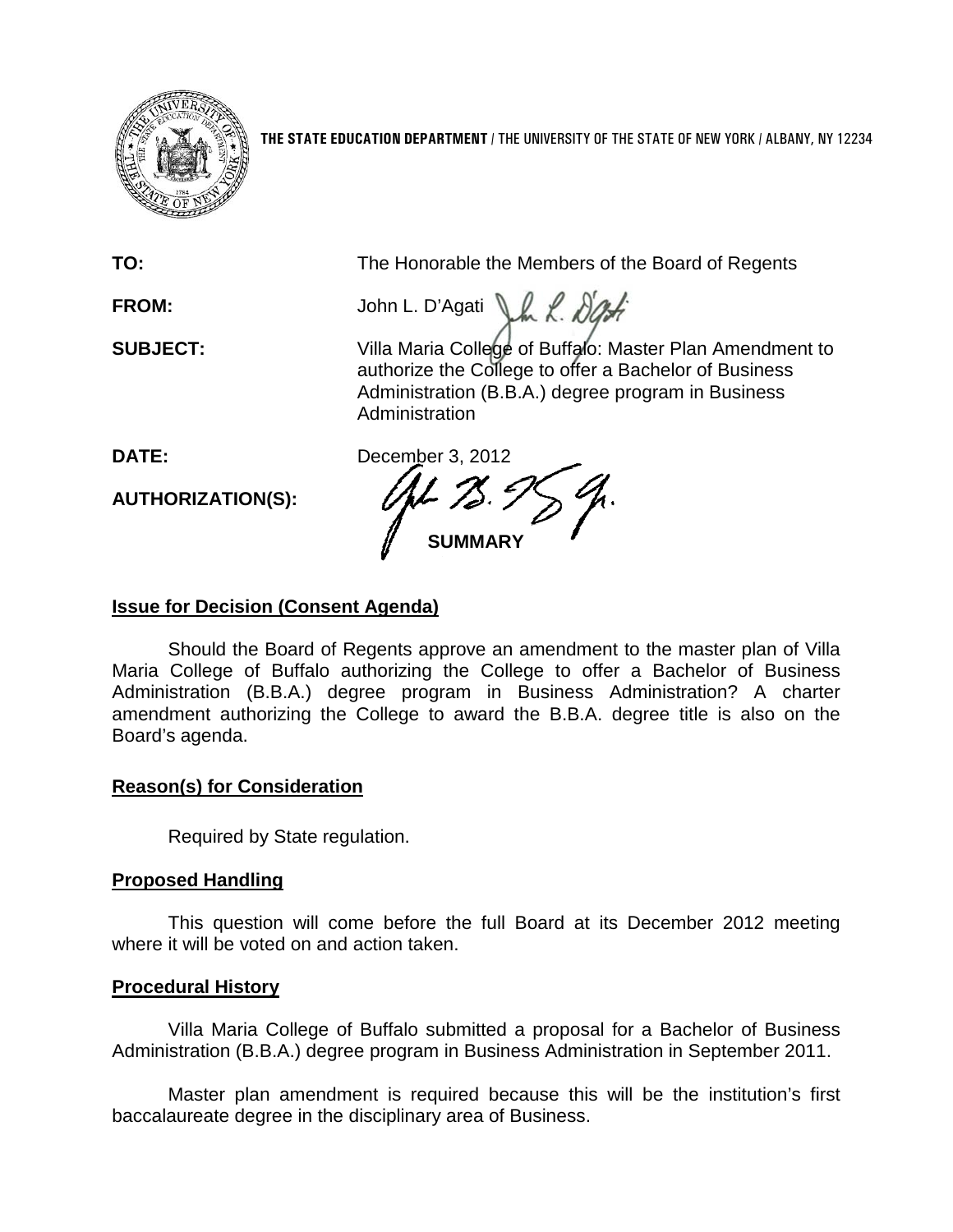## **Background Information**

Villa Maria College is a degree-granting independent institution located in Buffalo, New York, offering associate degree programs in the areas of business, fine arts, education, and the physical sciences; and baccalaureate degree programs in the fine arts, humanities, and interior design. In the fall of 2011, 457 students were enrolled in the College.

Purpose and Goals: The goal of the program is to give students the ability to recognize, analyze, communicate, and implement ethical business strategies in a diverse marketplace. The program is intended to complement the College's existing degree programs in art and music, specifically the baccalaureate programs in Fashion Design and Merchandising and Music Industry.

Curriculum: Students will complete a 57-credit core of coursework emphasizing accounting, management, marketing, finance and law that will give students the ability to apply economic, quantitative, and qualitative methods of analysis to problem-solving in a wide range of business scenarios. The opportunity for an internship will give students a chance to apply classroom learning to real business situations. A broad liberal arts base will provide students with needed critical thinking skills, as well as exposure to a variety of subjects that foster an appreciation for diversity in the marketplace.

Faculty: Courses in the major of the proposed program will be taught by two full-time instructors and one part-time instructor, all currently employed by the College, all of whom hold M.B.A. degrees. Prior to launching the program, the College will hire an additional full-time faculty member with a doctorate in marketing or a marketing- related field to teach in the proposed program.

Admissions: Admission requirements to the proposed program are the same as those for admission to the College, i.e., a high school diploma or high school equivalency diploma.

Students: The student body of the proposed program is expected to grow from an initial number of 15 to about 75 within 5 years of the program's start. The characteristics of the student body are expected to mirror that of the College as a whole: 82 percent from Erie County and 11 percent from the rest of the Western New York Region; 65 percent women, 28 percent minority, 31 percent first in their family to attend college, 49 percent with no parents who hold a college degree, and 11 percent disabled.

Resources: The College has a range of lecture-style classrooms as well as smaller seminar rooms, several computer labs, an Academic Success Center that can accommodate student needs for tutoring. The Library collection supports the business courses with print materials, audio-visual materials, and a range of online databases.

Employment prospects: Graduates will be qualified for entry-level positions in a wide variety of public and private sector careers that require knowledge of analytical business methods and strong communication and writing skills. These include careers in the